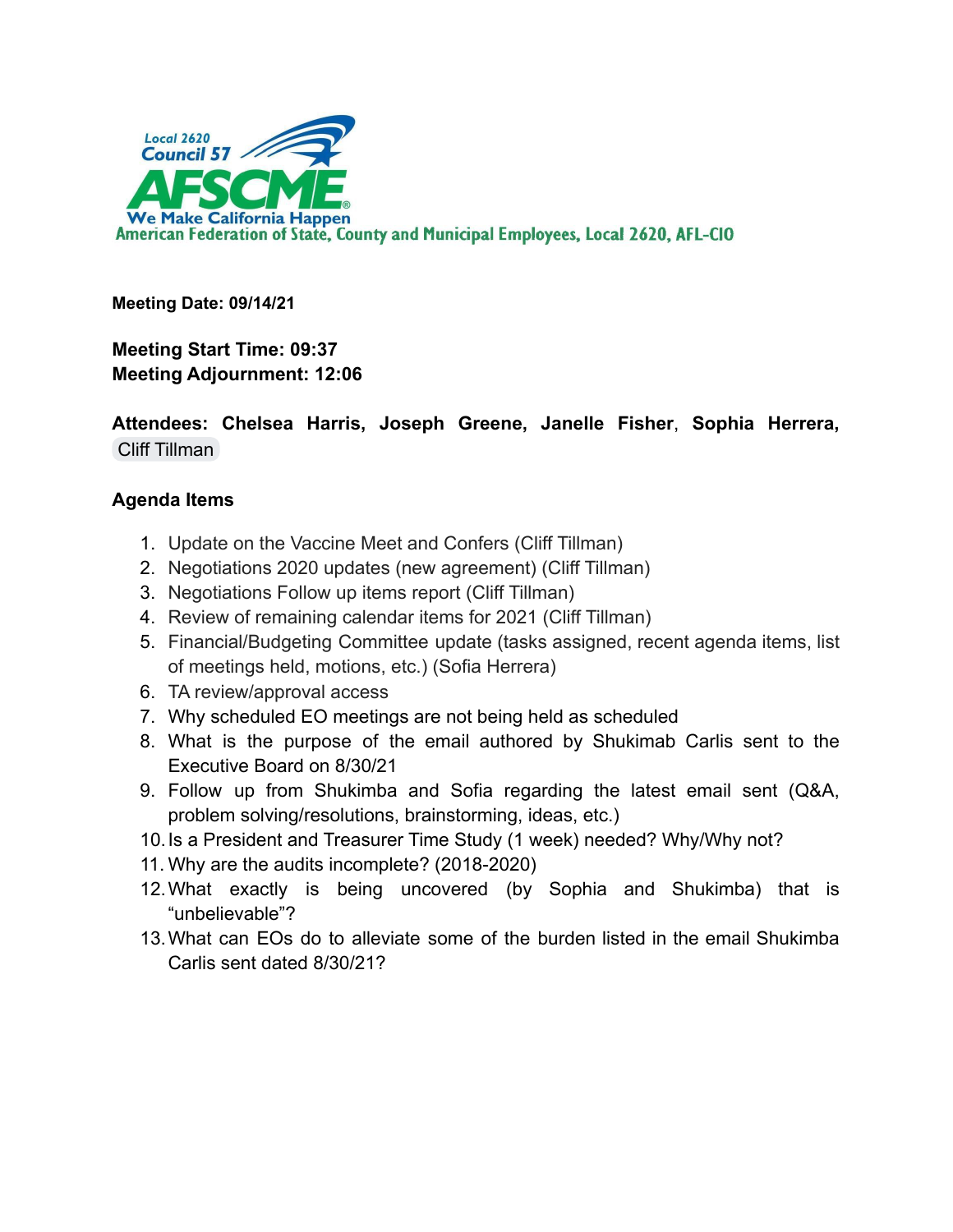## **Minutes**

- 1. **Update on the Vaccine Meet and Confers:** Per Cliff Tillman we are in 12 different departments all 12 received a notice of request for information. The lists were extensive. Most departments have responded and some are still researching. Council 57 and AFSCME Local 2620 have not established a position on the COVID-19 vaccine. The next goal is to formally meet. The officers need to respond with yes or no immediately. Sometimes the response takes up to a week. A simple majority of officers yes/no is needed. The corresponding occupational chair submitted recommendations which are forwarded to the executive officers. First concern is protecting members rights. The second concern is protecting those we serve. The two exceptions are medical and religious. AFSCME's position is to educate and protect people's rights. Officers will attempt to fill in Meet and Confers if there are less than 4 members that are available to attend.
- 2. **Negotiations 2020 updates (new agreement):** We do have an agreement now. The next steps are as follows: We have a final meeting as a negotiations team consisting of a final walk through of the agreement from article 1-21 to ensure the new agreement is reflective of the changes and sign the agreement. This will take place in Sacramento because most of the negotiations team meets in the north and it concludes with dinner at night. The signature sheet will be received before the end of the month. The second phase is purchasing new printed copies of the contracts. Weingarten Rights will be added at the very beginning of the contract. Normally 10,000 copies are ordered for the duration of the contract agreement. This should occur before the end of the year. Previously, it took 7 months from the new agreement to receiving hardcopies of our contract. This all depends on when the draft is provided to Cliff Tillman.
- 3. **Negotiations Follow up items report:** Cliff Tillman working on a chart on changes on the agreement that require a follow up. Per Cliff TilIman there are many changes. We have to pick 4 classifications for review. This chart will be ready for the Executive Board Meeting currently scheduled for 9/25/21.
- 4. **Review of remaining calendar items for 2021:** Cliff will share a draft. We will work on it together and it is presented at the November Executive Board meeting. All of our EO and EB needs to be on the calendar. We need to keep meetings on the date we originally agreed on. Our next EO is scheduled for 10/9/21 10:00-3:00pm. Our next meeting will be in person in Oakland. Cliff Tillman agrees to secure access to the Oakland office for our October EO meeting. Next EB in November is 11/13/21 in the North.
- 5. **Financial/Budgeting Committee update (tasks assigned, recent agenda items, list of meetings held, motions, etc.)** (Sophia Herrera) Sophia Herrera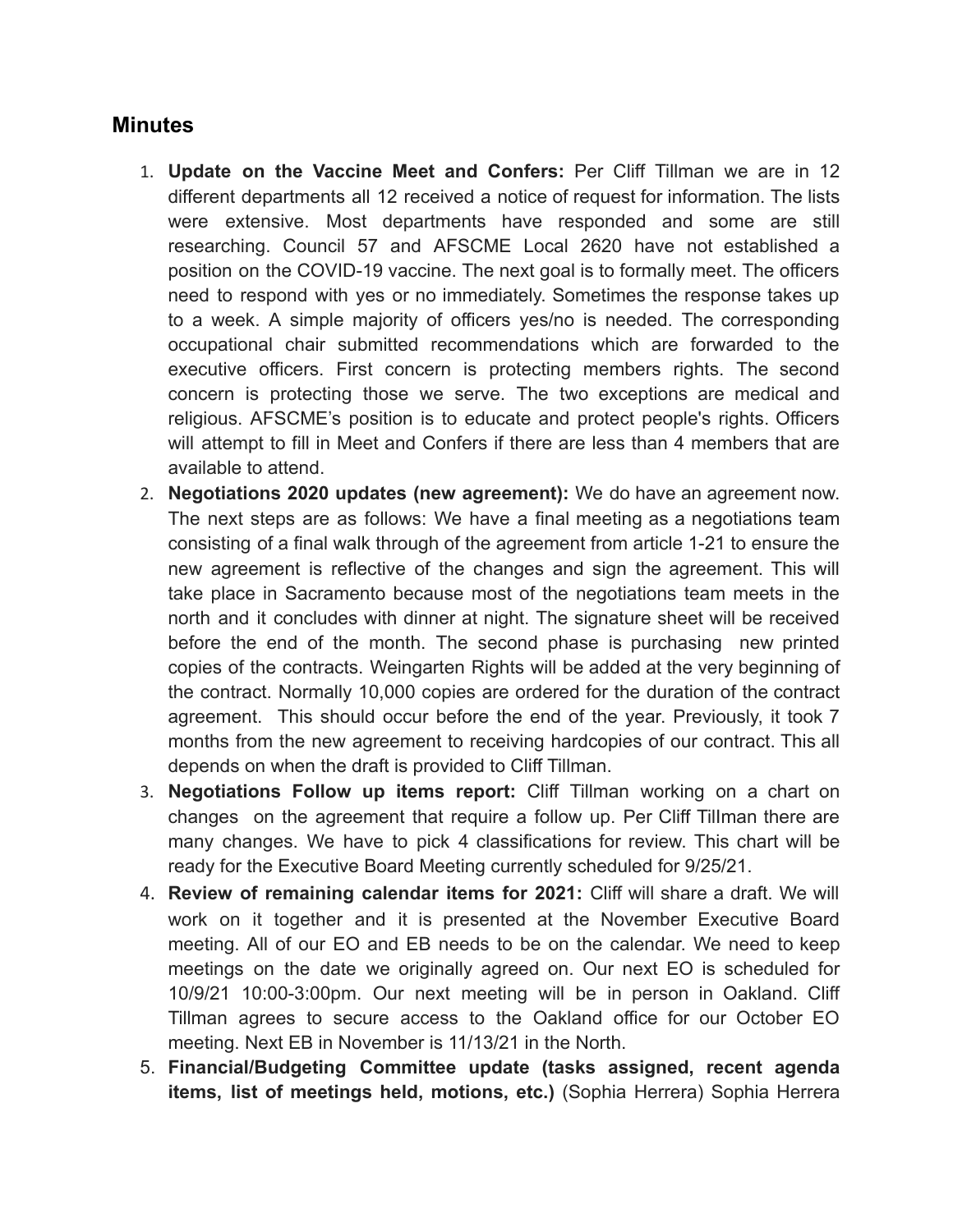reports she notified the Finance Budgeting Committee that there would be no meeting for a few months. No date for a Finance/Budgeting Committee meeting has been set. The Finance Committee is constitutional and they can assist the treasurer in her duties (budgeting and preparing for the board meeting) per Cliff Tillman.

- 6. **TA review/approval access** (Chelsea Harris): Chelsea Harris questions why we were removed from the TA approval process. Since Shukmba Carlis is on leave these duties need to be delegated to others immediately.
- 7. **Why scheduled EO meetings are not being held as scheduled:** Janelle Fisher states the October EO meeting needs to occur on the date scheduled. Chelsea Harris reiterates this and also states the meeting needs to be posted to the calendar. Cliff Tillman concurs and states if meetings need to be made we please respect everyone's schedule and availability.
- 8. **What is the purpose of the email authored by Shukimab Carlis sent to the Executive Board on 8/30/21:** Shukimba Carlis is not present and unable to respond directly as a result.
- 9. **Follow up from Shukimba and Sofia regarding the latest email sent (Q&A, problem solving/resolutions, brainstorming, ideas, etc.)** Shukimba Carlis is not present and unable to respond directly as a result.
- 10.**Is a President and Treasurer Time Study (1 week) needed? Why/Why not?** Shukimba Carlis not present and cannot comment as a result. Per Sophia Herrera, there is a part time bookkeeper, and only part time office staff (Lisa) and the treasurer. This is a significant reduction in staff. Sophia Herrera is new to the role and is still learning. Janelle Fisher asks that Sophia objectively lists what she does as the board will be voting on her union leave again in the not so distant future. Chelsea Harris suggests Sophia Herrera creates a document listing what she does and how long it takes to be presented at the November Executive Board Meeting. Cliff Tillman states that the Finance Committee can recommend suggestions as needed to the executive board e.g. bookkeeper or part time office staff.
- 11. **Why are the audits incomplete? (2018-2020):** Per Sophia Herrera we do not have items Buckbinder has been requesting such as all deposits made (e.g. membership dues, credit card statements, bank statements, receipts, rental agreements) Cliff Tillman states that if it is a Council 57 matter he could have followed up. There have been emails and phone calls with people who created receipts and they are essentially noncompliant. Chelsea Harris states judicial charges for people that are not compliant with the process
- 12.**What exactly is being uncovered (by Sophia Herrera and Shukimba Carlis) that is "unbelievable"?** Unable to discuss fully because Shukimba Carlis is not present. Per Sophia Herrera she is unsure.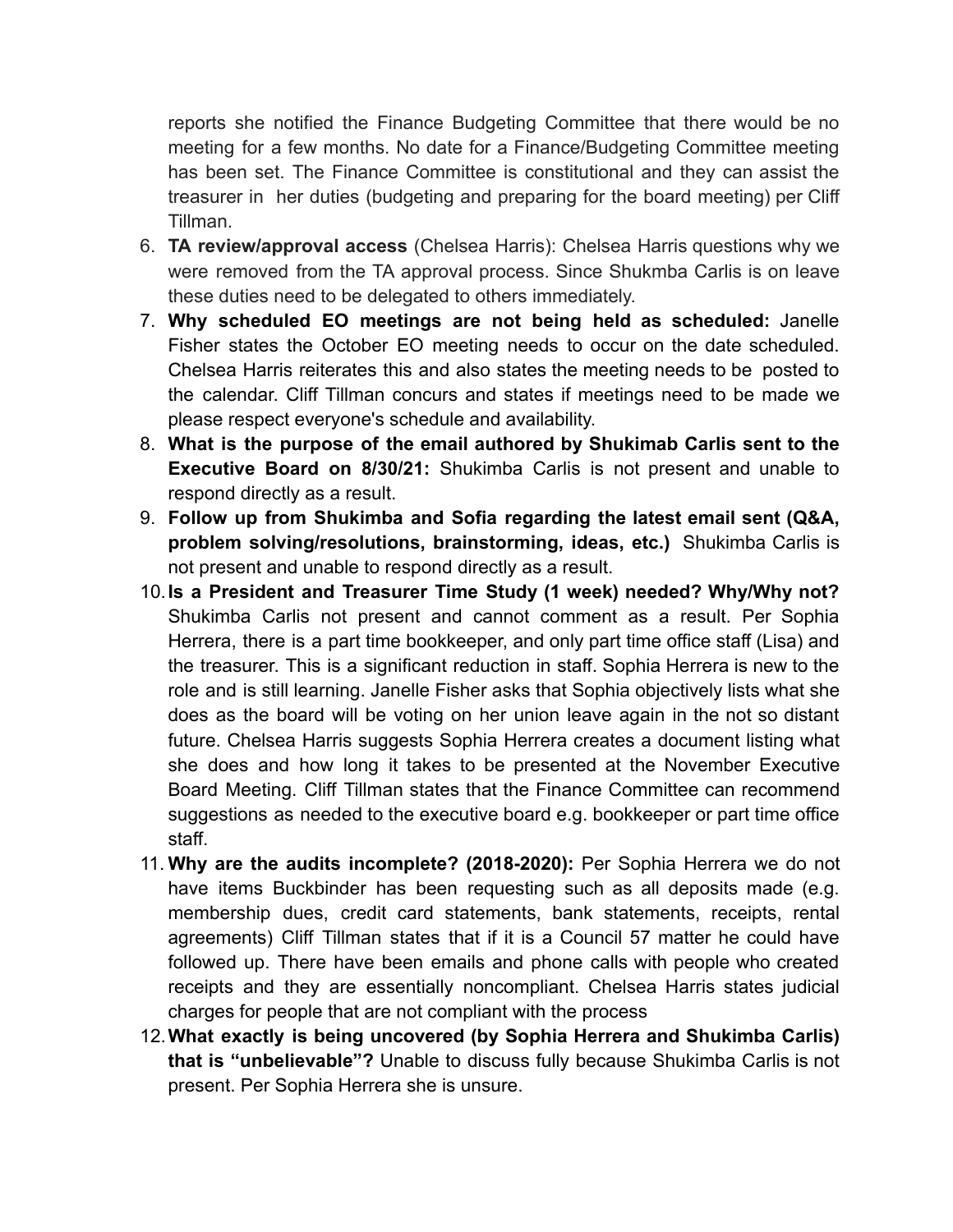13.**What can EOs do to alleviate some of the burden listed in the email Shukimba Carlis sent dated 8/30/21?** Per Joseph Greene, we are starting to do this and Shukimba Carlis does not delegate.

## **Motions**

**Motion #1: Joseph Greene Move to approve as written 2nd to motion: Sophia Herrera Discussion: None Vote: Passed by consensus**

**Motion #2: Joseph Greene All the executive officers have access to approve travel authorizations 2nd to motion: Janelle Fisher Discussion: Vote: 2 Yes, 0 Nay, 1 Abstention Motion passes**

**Motion #3: Janelle Fisher postpone agenda items #8 and #9 to the next Executive Officer Meeting in which Shukimba Carlis is present 2nd to motion: Joseph Greene Discussion: Vote: 2 Yes 0 No 0 Abstention Motion passes**

**Motion #4: Joseph Greene postpone agenda item #11 to the next Executive Officer Meeting scheduled for 10/9/21 in which Shukimba Carlis is present 2nd to motion: Janelle Fisher Discussion: None Vote: 2 yes 0 No 0 Abstention**

**Motion #5: Joseph Greene postpone agenda item #12 to the next Executive Officer Meeting scheduled for 10/9/21 in which Shukimba Carlis is present 2nd to motion: Sophia Herrera Discussion: None Vote: 2 Yes 0 No 0 Abstention Motion passes**

**Motion #6: Joseph Greene postpone agenda item # 10 & 13 to the next Executive Officer Meeting scheduled for 10/9/21 in which Shukimba Carlis is present**

**2nd to motion: Sophia Herrera**